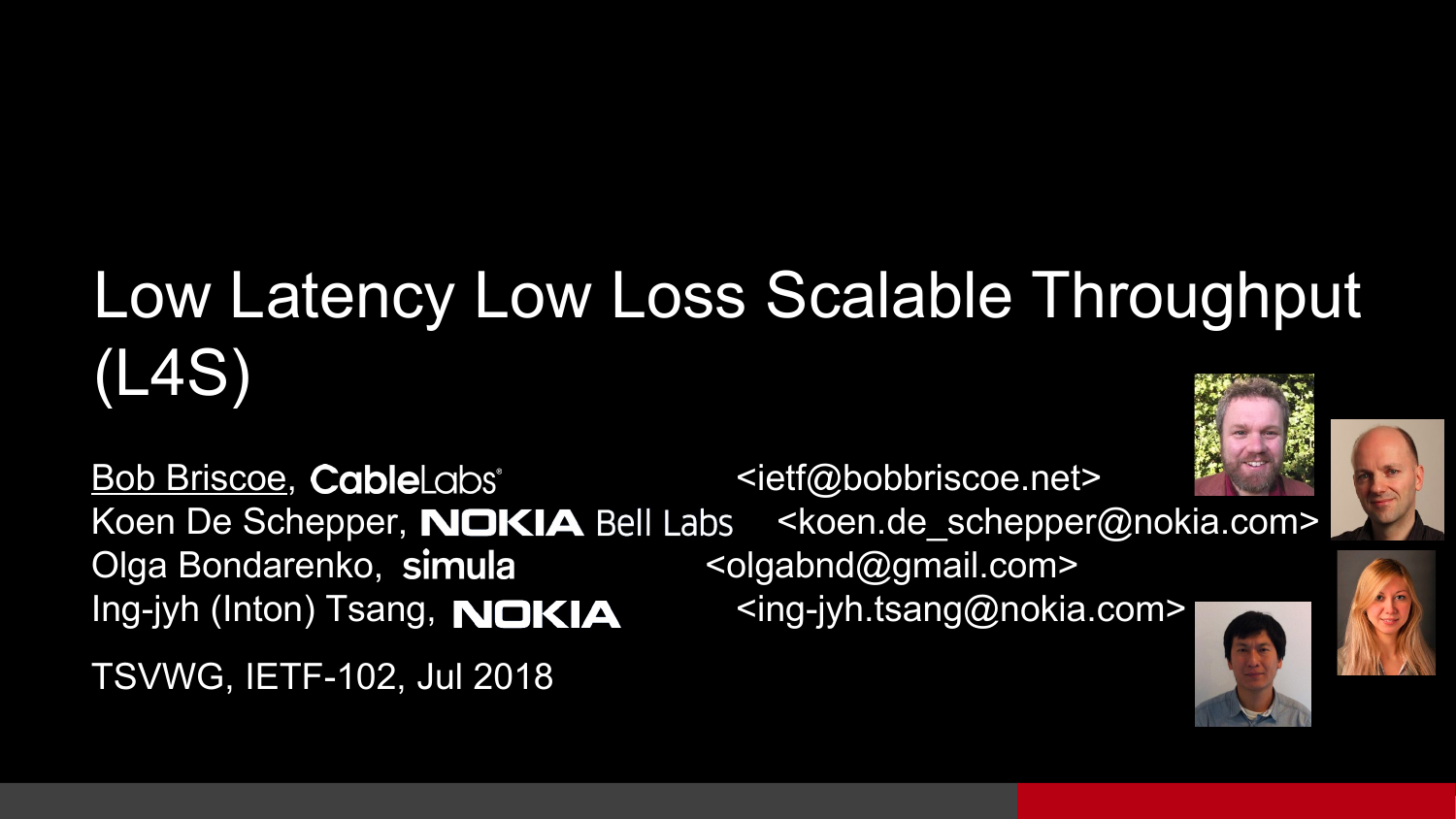### L4S Recap

- Motivation
	- Extremely low queuing delay for all Internet traffic
	- already 1-2 orders better than state of the art
	- $\cdot$  500 μs vs 5-15 ms (fq-CoDel or PIE)

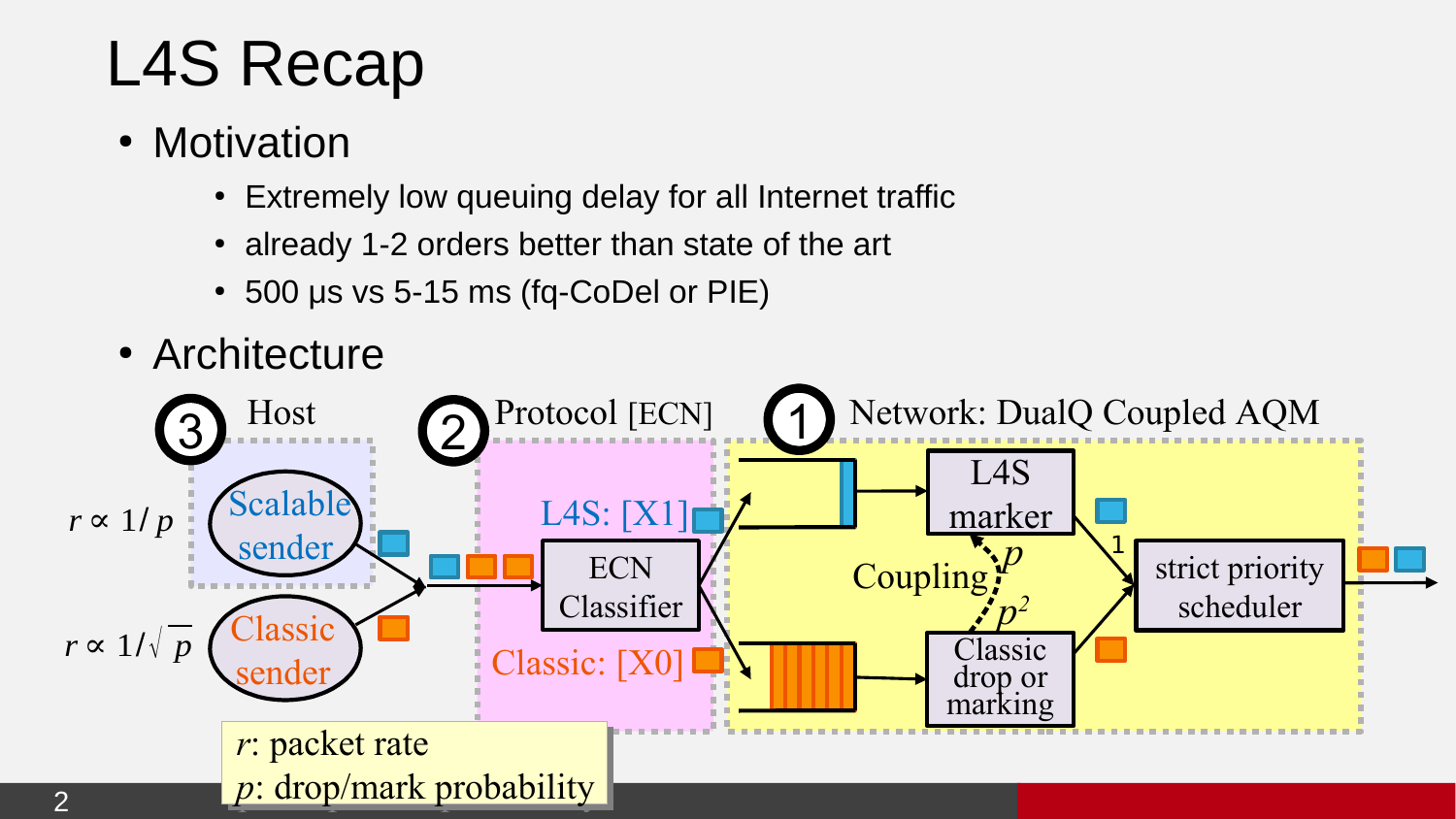#### **Outline**

#### • L4S drafts in tsvwg

- L4S Internet Service: Architecture draft-ietf-tsvwg-l4s-arch-02 (-02) [stable]
- Identifying Modified ECN Semantics for Ultra-Low Queuing Delay (L4S) draft-ietf-tsvwg-ecn-l4s-id**-03** (-02) New TCP-RACK-like requirement
- DualO Coupled AOMs for L4S draft-ietf-tsvwg-aqm-dualq-coupled**-06** (-04)
- Interactions between L4S and Diffserv draft-briscoe-tsvwg-l4s-diffserv**-01** (-00)
- L4S Status Update, beyond tsvwg
	- tcpm, iccrg, implementation, etc
- Next Steps

Handling the unexpected Couple of technical updates

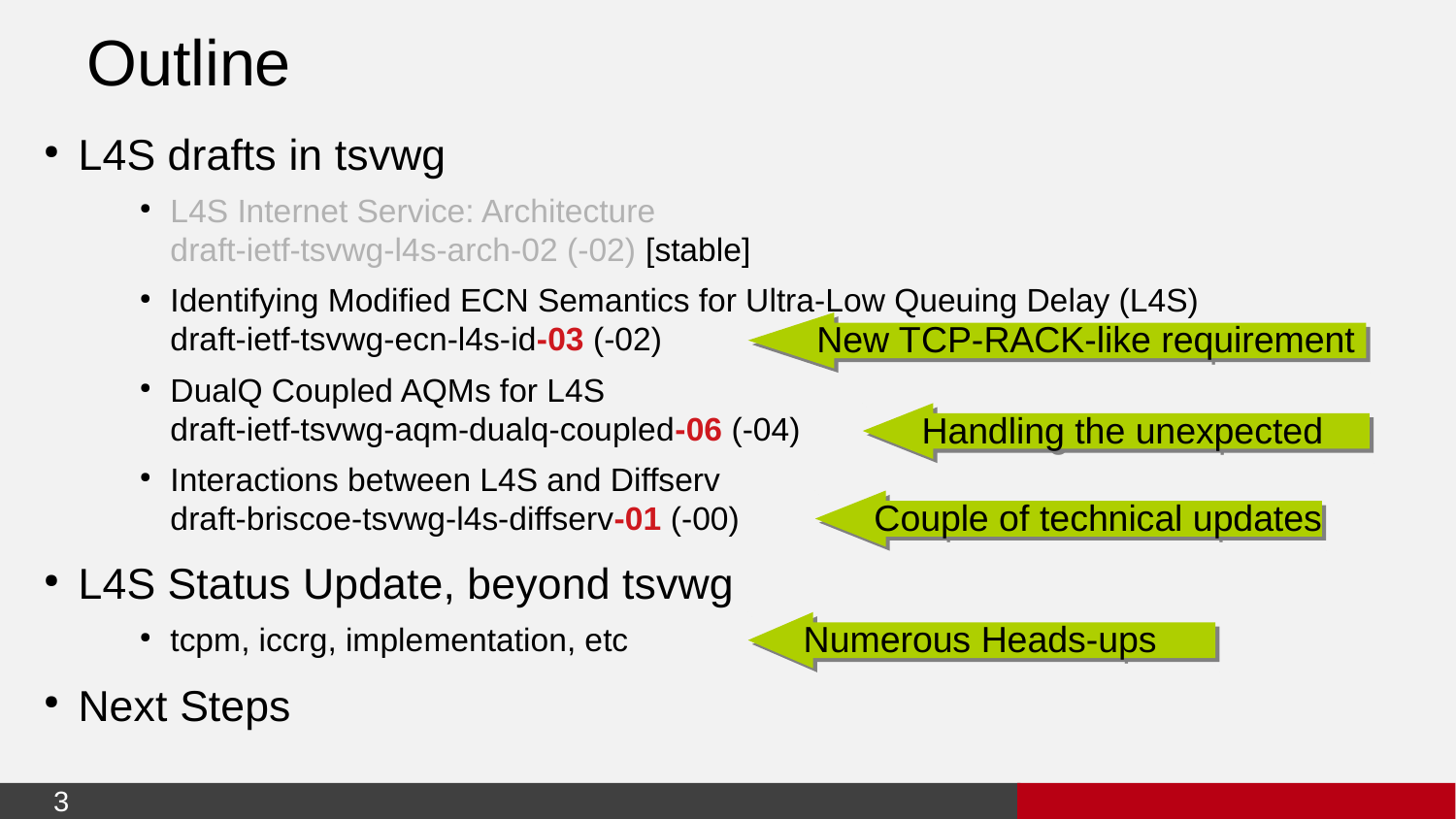# Identifying Modified ECN Semantics for Ultra-Low Queuing Delay (L4S)

draft-ietf-tsvwg-ecn-l4s-id**-03**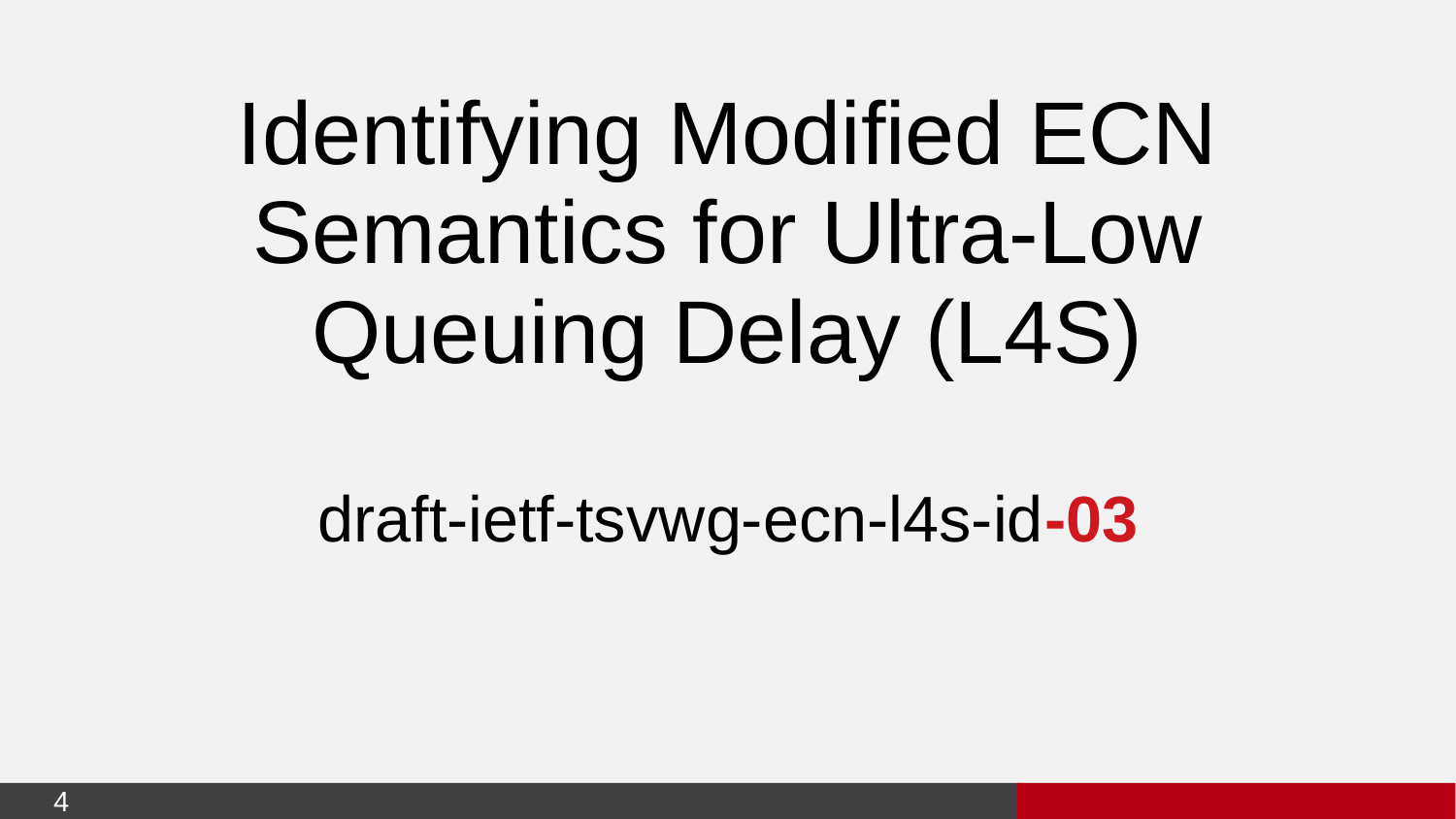#### Proposed 5th Requirement for L4S senders

- 'TCP Prague' Requirements (for all transports, not just TCP) [draft-ietf-tsvwg-ecn-l4s-id-03#section-2.4.1](https://tools.ietf.org/html/draft-ietf-tsvwg-ecn-l4s-id-03#section-2.4.1)
- $\cdot$  to use ECT(1), a scalable congestion control MUST detect loss:
	- by counting in units of time
	- not in units of packets



• see next slides (or Appendix A.1.7) for rationale

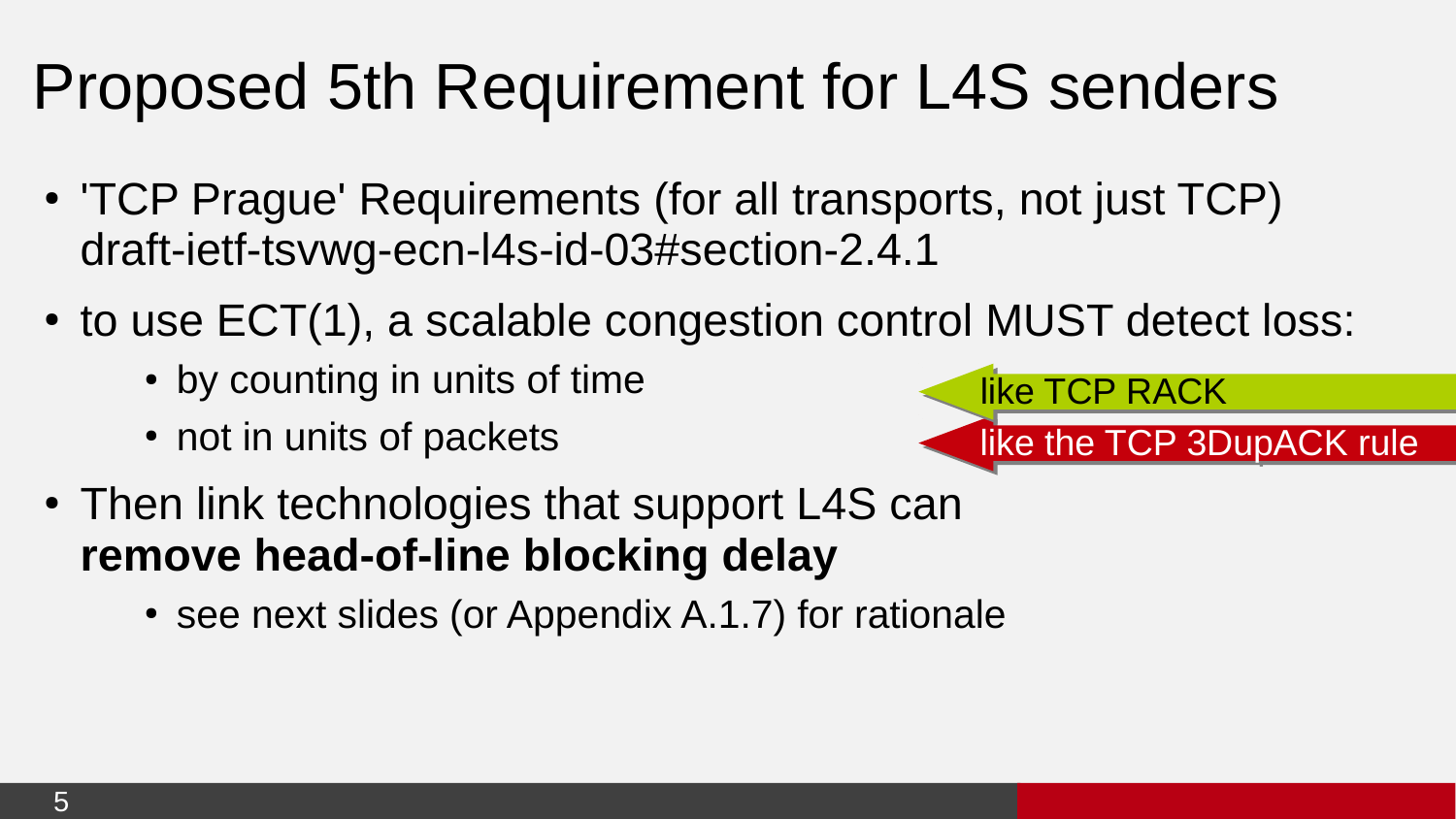#### Recent ACKnowledgements (RACK): Background

- Loss is when sender deems absence has been long enough
	- Classic TCP: 3 DupACKs
	- $\cdot$  TCP RACK: a fraction (ε) of the RTT (termed the reordering window)
- Tradeoff larger  $\varepsilon$  :
	- minimizes spurious retransmissions (before ACKs of reordered packets arrives)
	- but takes longer  $(1+\epsilon)^*$ RTT to repair genuine losses
- So, RACK adapts the reordering window:
	- starts small (which rapidly repairs losses in short flows)
	- then adapts to measured reordering degree (rapid loss repair less critical for performance of elephants)
- See [draft-ietf-tcpm-rack-04](https://tools.ietf.org/html/draft-ietf-tcpm-rack)

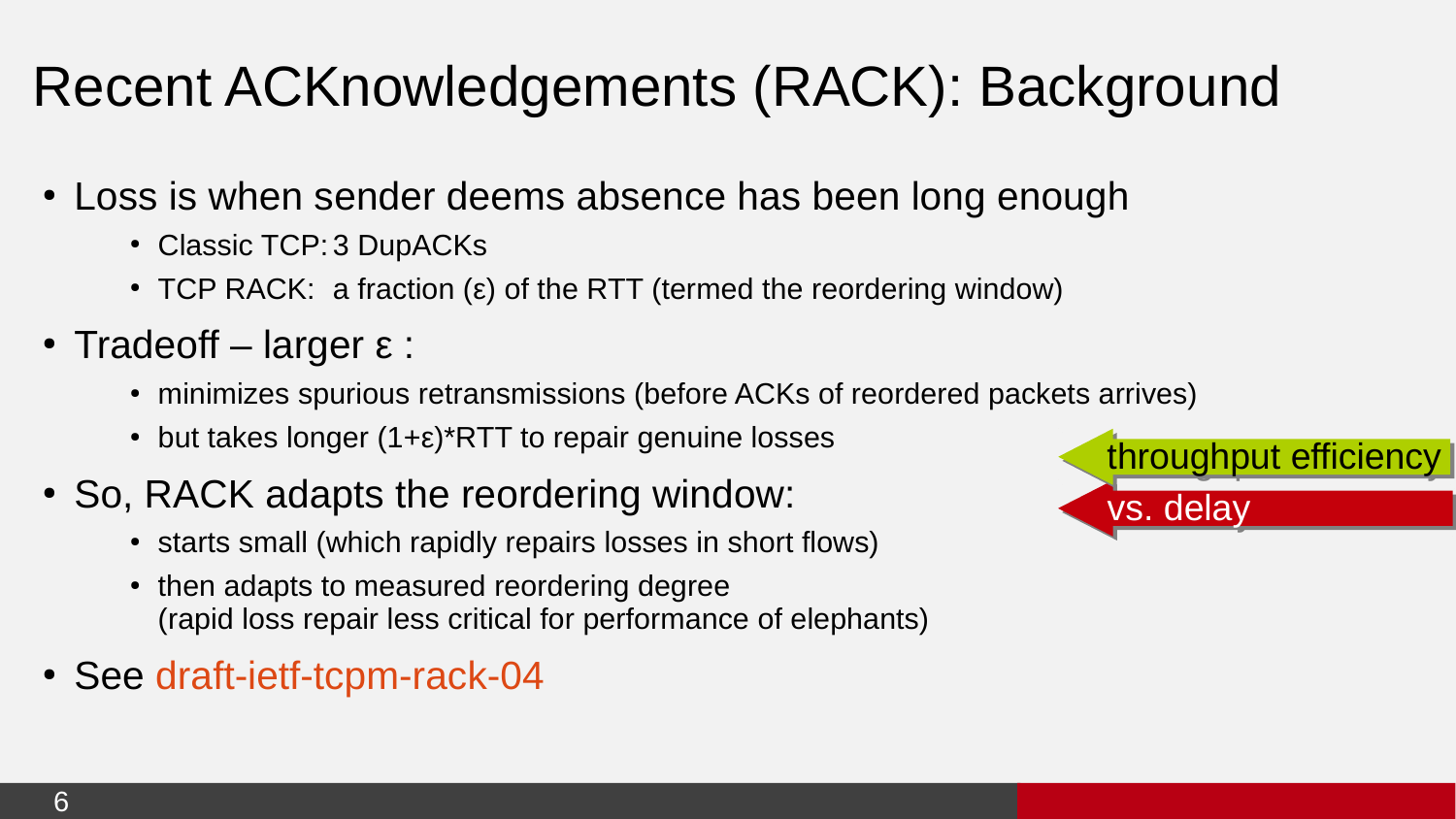### Benefits of universal RACK to links (1/2)

- $\cdot$  as well as e2e (layer-4) benefits, RACK offers potential for link (layer-2) performance improvements
- as flow rates scale up
	- with 3 DupACK rule
		- reordering tolerance time scales down
		- for multi-channel (bonded) links, skew tolerance time scales down
	- with rule relative to RTT
		- tolerance time remains constant (given min practical e2e RTT remains fairly constant)

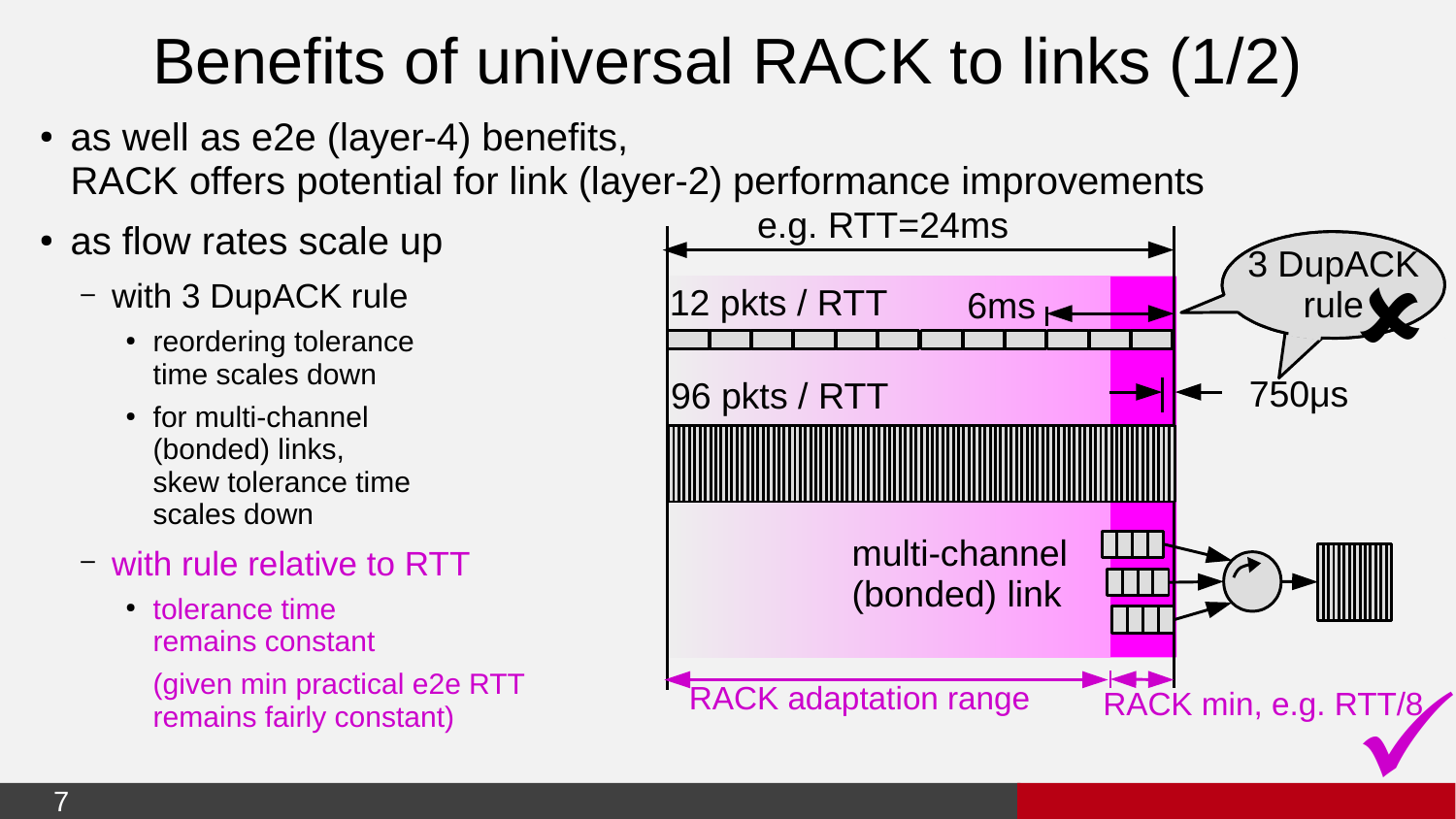### Benefits of universal RACK to links (2/2)

- for lossy links (e.g. radio)
	- with 3 DupACK rule
		- link rcvr buffers packets behind each gap while link re-xmts
		- head-of-line blocking
		- recall that packets on a link will be from different flows and different streams within flows
	- with rule relative to RTT
		- link rcvr can forward packets out of order
		- no reordering buffer
		- $\cdot$  in parallel, link rexmt will typically fill gap within min RACK reordering window

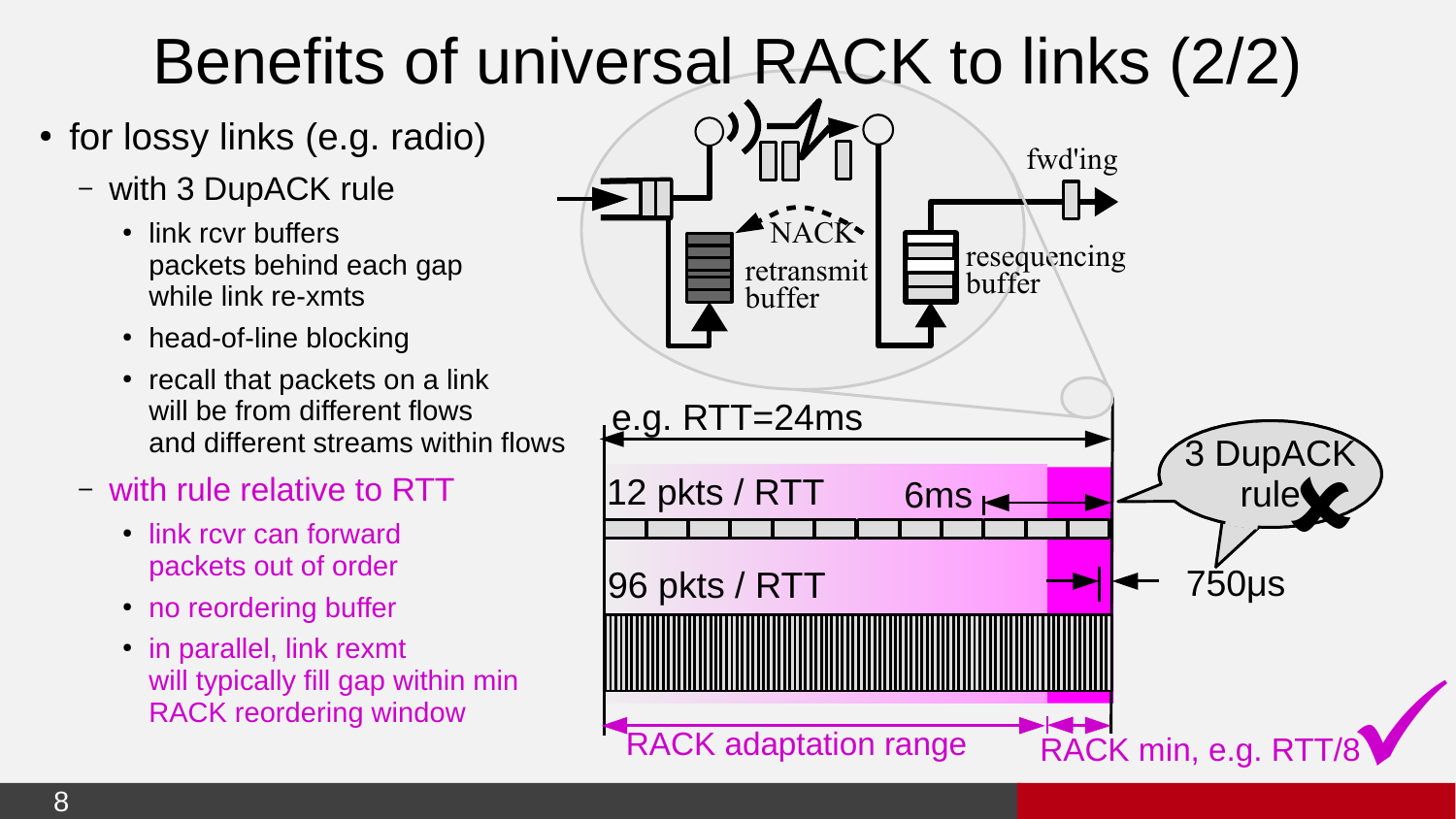## Why the "MUST NOT"?

• "to use ECT(1), a scalable congestion control MUST NOT detect loss in units of packets"

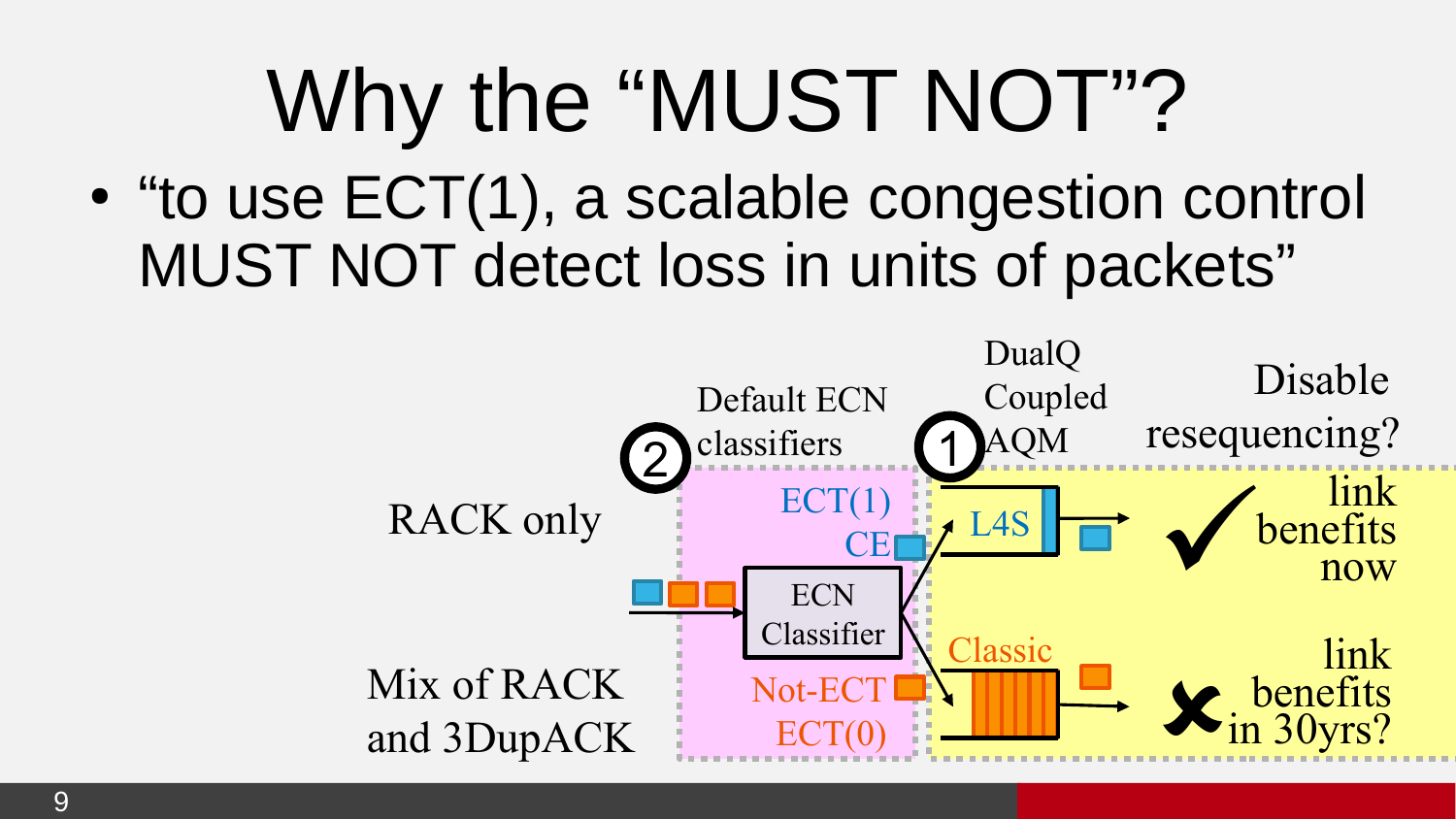### DualQ Coupled AQMs for L4S

#### draft-ietf-tsvwg-aqm-dualq-coupled**-06**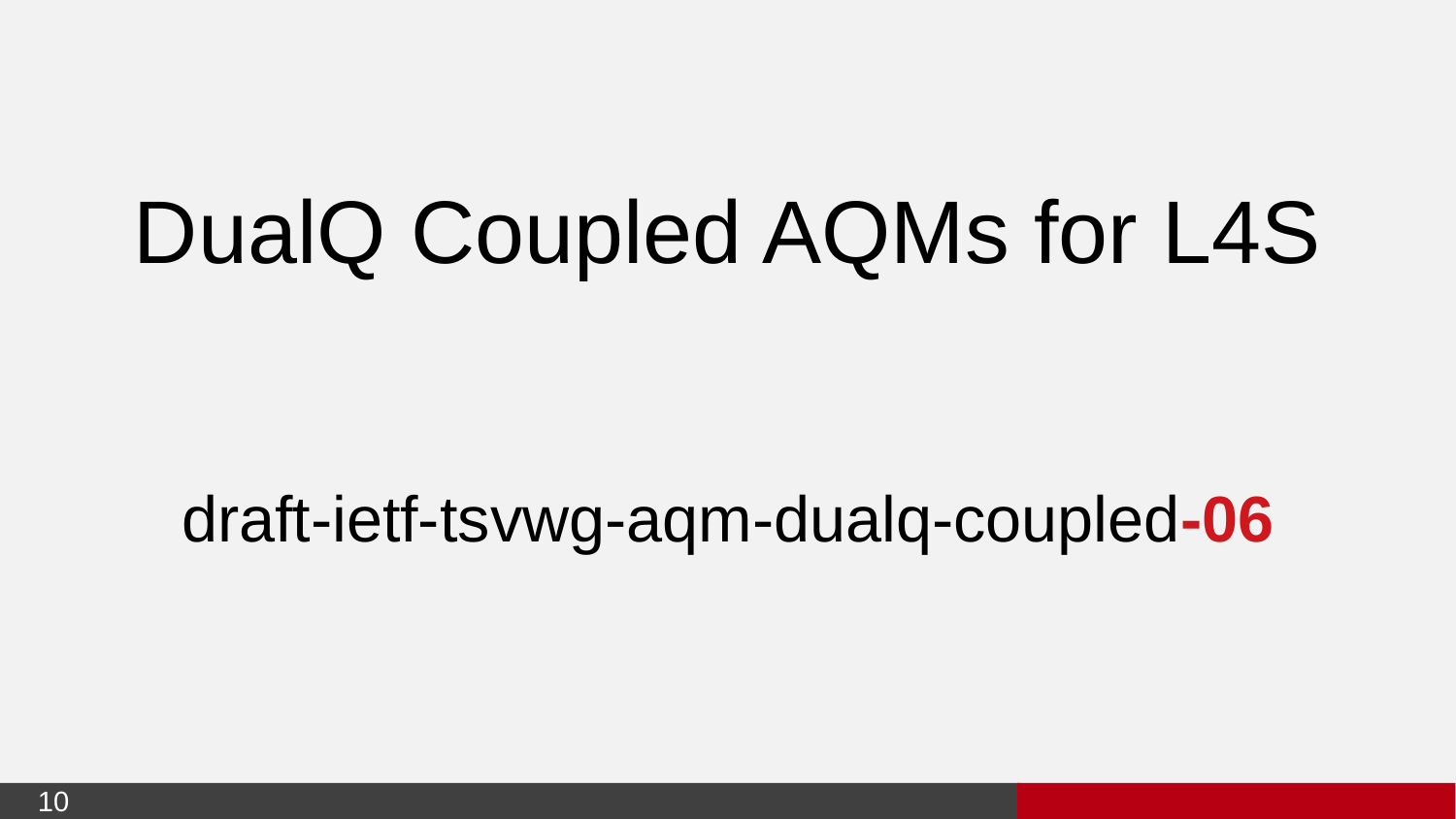# Handling the Unexpected (1/2)

[draft-ietf-tsvwg-aqm-dualq-coupled-06#section-2.5.1.1](https://tools.ietf.org/html/draft-ietf-tsvwg-aqm-dualq-coupled-06#section-2.5.1.1)

- A consequence of classifier flexibility for operators
- Use-cases for non-default classifiers:
	- Not-ECT or ECT(0) in L4S Q:
		- Unresponsive but low rate, non-queue-building traffic e.g. Diffserv EF, DNS
		- Adaptive to heavy congestion but low rate, e.g. adaptive VoIP
	- ECT(1) in Classic Q:
		- L4S Policing or Queue Protection
- What should each AQM implementation do...?

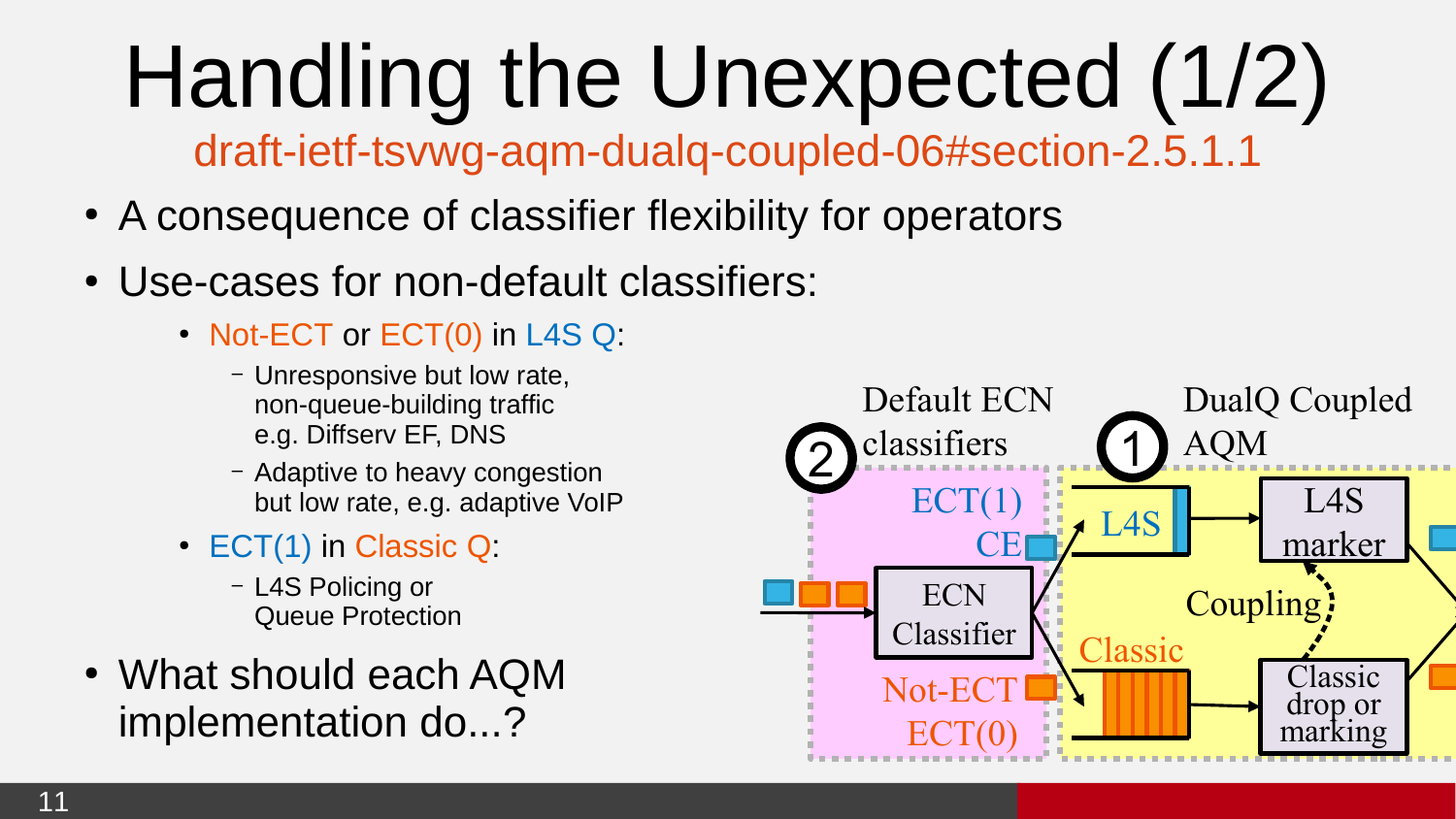# Handling the Unexpected (2/2)

- L4S queue, but ECT(0) or Not-ECT
	- if ECT(0), drop prob for Classic congestion control but with target L delay
	- if Not-ECT, depends if there's queue protection against misbehaving flows
		- If yes: AQM ignores packet and forwards it
		- If no: CE-marking prob for Classic congestion control but with target L delay
- Classic queue, but  $ECT(1)$ 
	- CE-marking using coupled probability  $p$  CL (= k\*p')
- All requirements expressed as "SHOULDs", cos we don't know the rationale for these unexpected cases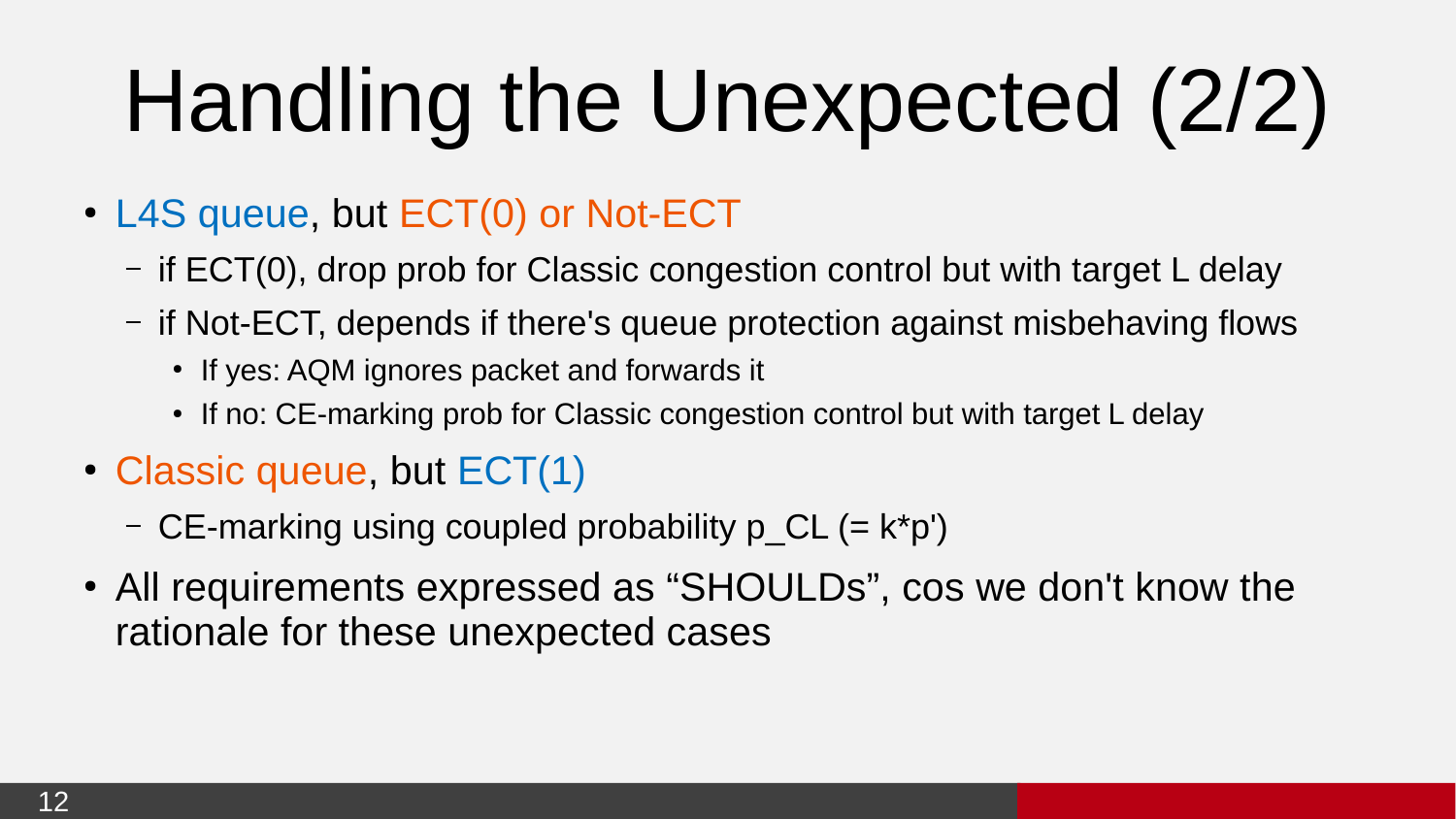### Interactions between L4S and Diffserv

#### draft-briscoe-tsvwg-l4s-diffserv**-01**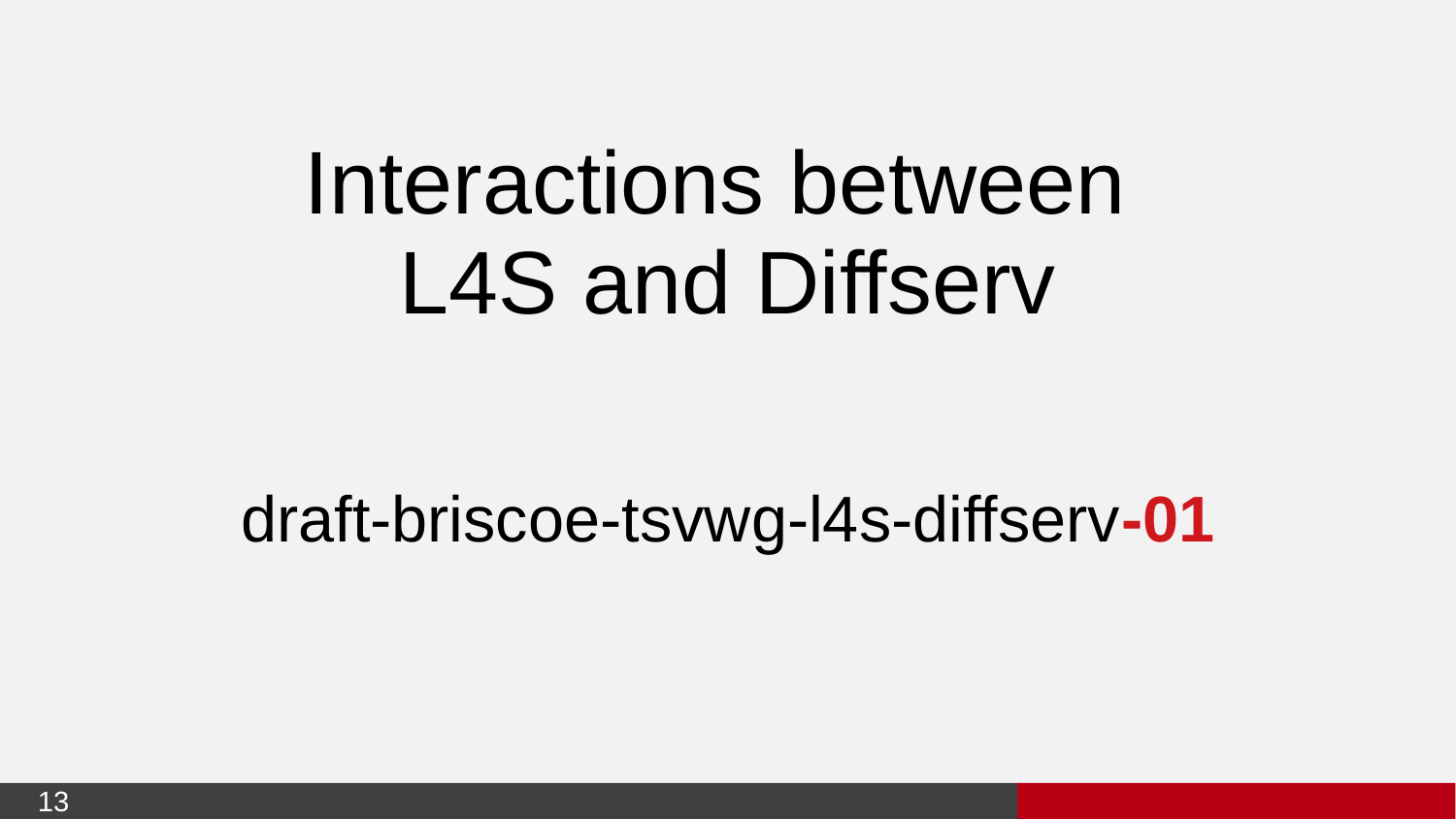Interaction with Diffserv

[draft-briscoe-tsvwg-l4s-diffserv-01](https://tools.ietf.org/html/draft-briscoe-tsvwg-l4s-diffserv-01)

- Interaction of Inter-Q scheduler with Diffserv scheduler
	- Even if both WRR, cannot use one scheduler
- CS5 (app signalling) no longer considered L4S-compatible
	- Used as broadcast video by at least one major vendor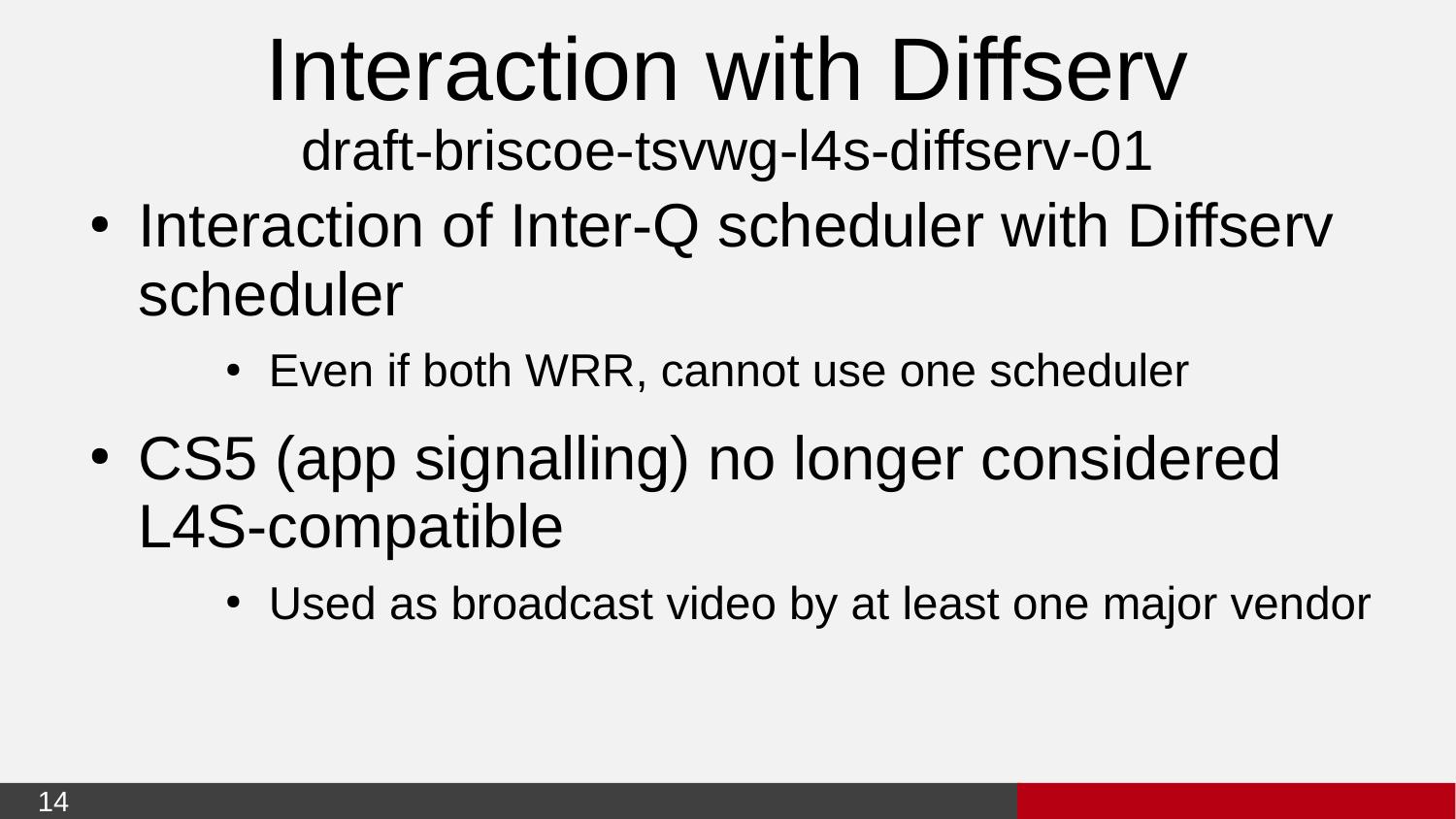### L4S status update (1/2) [ToDo: Update this copy of Mar'18]

• Landing page for code, specs, papers

<https://riteproject.eu/dctth/>

- Source Code
	- Dual Queue Coupled AQM, DualPI2 for Linux [UPDATE in progress]
	- Data Centre TCP (DCTCP) for Linux (in the mainline kernel), FreeBSD patch, ns2 patch.
	- Accurate ECN TCP Feedback for Linux [testing needed]
- Implementations
	- DualQ Coupled AQM: in at least one chipset aimed at DC environment [availability TBA]
	- L4S Scalable congestion control: rmcat SCReAM
	- BBRevo, evolution of BBR with L4S support
	- Whole L4S system in ns3 [complete (see next) but evolving, release ns-3.30 (Aug'18)]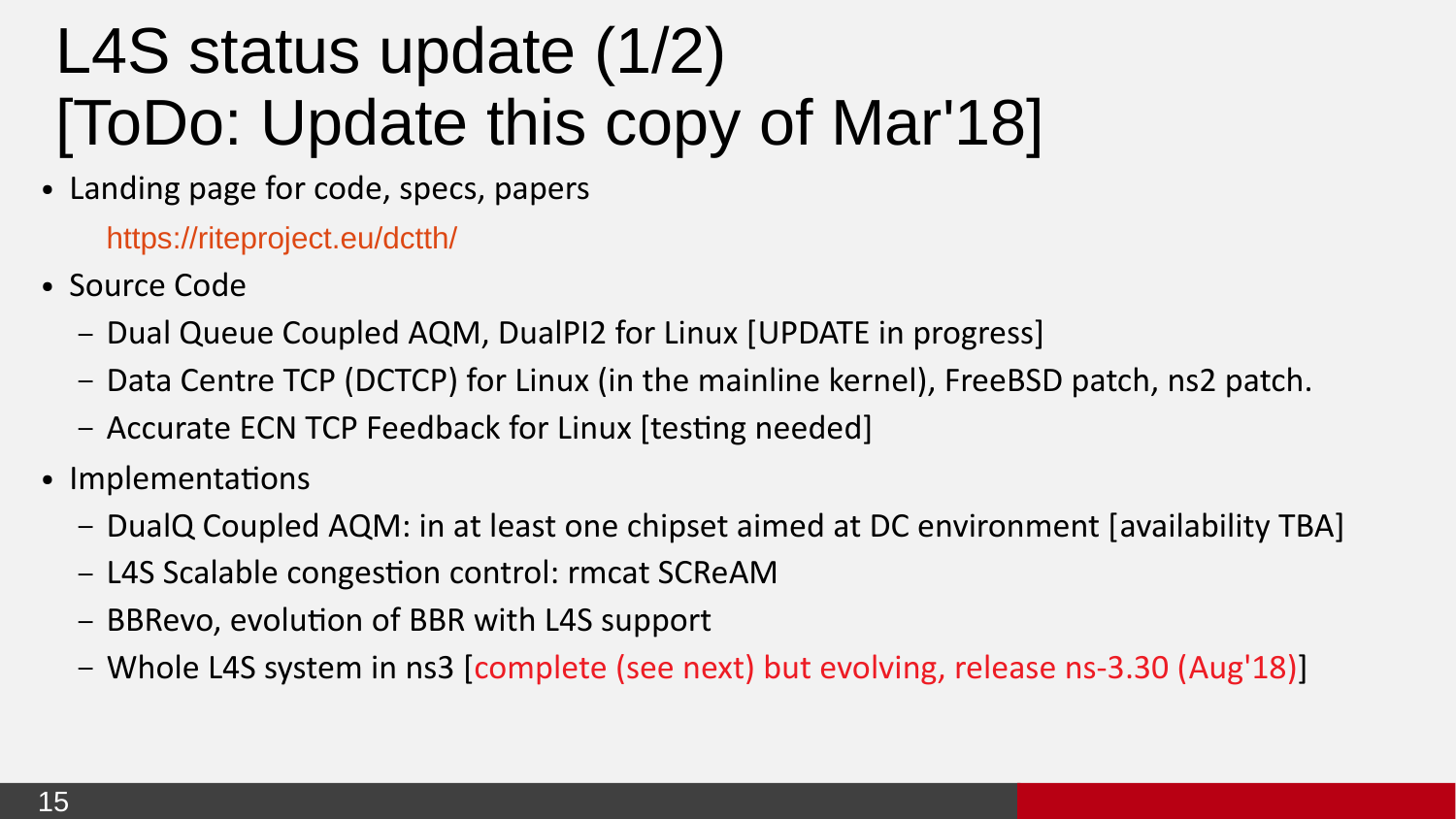### repeatability of L4S results



 $\cap$ 

5 10 20 50 100 5 10  $^{20}_{12}$ 

Exerpt from 2015 L4S paper: testbed from Data Centre over DSL to home

ns3 over DualPI2, using Linux DCTCP via Direct Code Execution

10

ãδ

50<br>40 100

20

 $40<sup>2</sup>$ 

20 50

40 120 120 120 120 120 200

100 5

- 5 10

 $\frac{50}{12}$ 

100 5

 $12$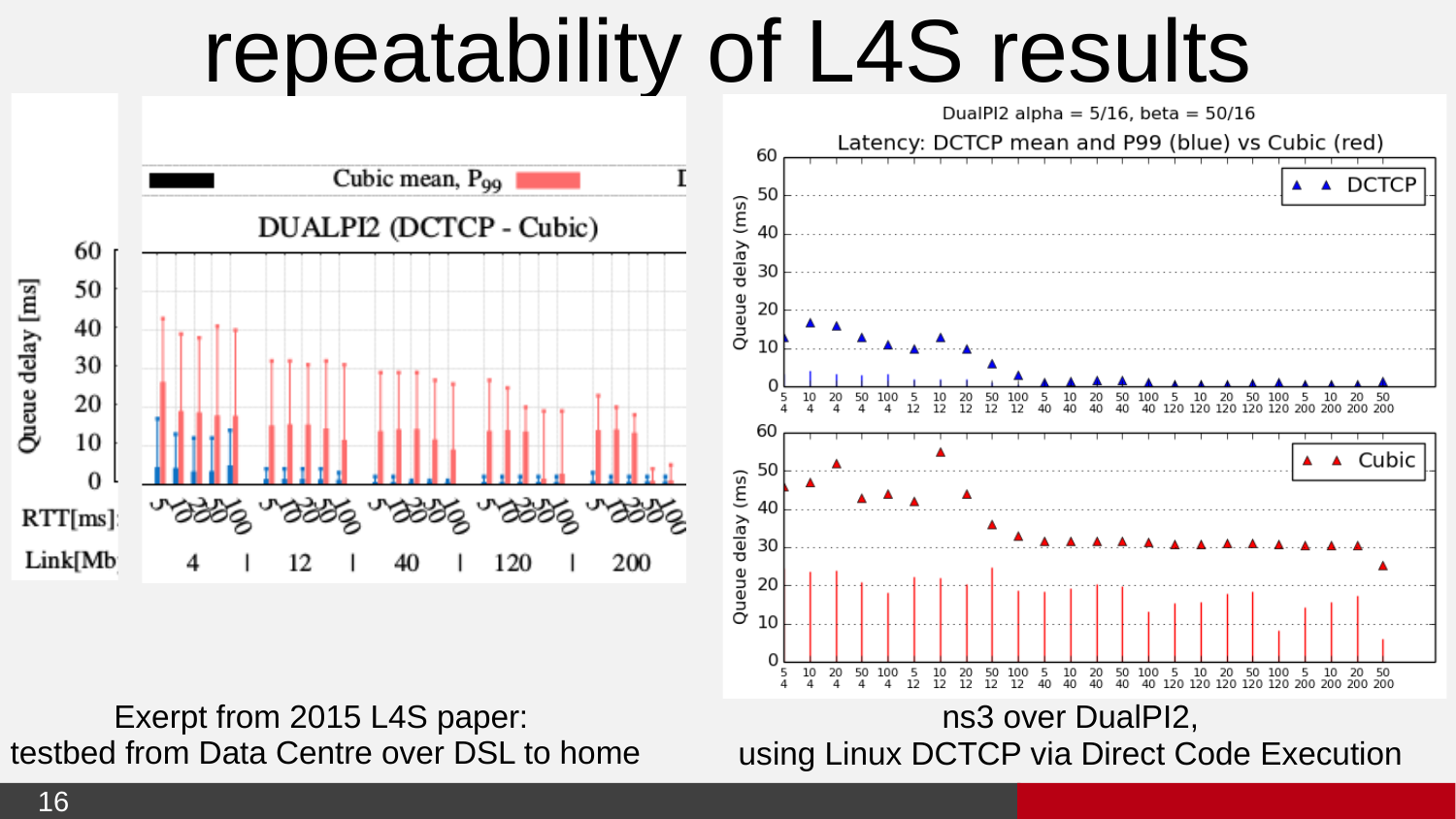#### L4S status update: IETF specs (2/2) Deltas since last IETF in Red

- L4S Internet Service: Architecture <draft-ietf-tsvwg-l4s-arch-02> [stable]
- Identifying Modified ECN Semantics for Ultra-Low Queuing Delay (L4S) <draft-ietf-tsvwg-ecn-l4s-id-03> [UPDATE]
- DualQ Coupled AQMs for L4S: : <draft-ietf-tsvwg-aqm-dualq-coupled-06> [2 UPDATES]
- Interactions of L4S with Diffserv <draft-briscoe-tsvwg-l4s-diffserv-01> [Minor UPDATES]
- enabled by <RFC8311> [RFC published]
- scalable TCP algorithms, e.g. Data Centre TCP (DCTCP) <RFC8257>, TCP Prague
- Accurate ECN: <draft-ietf-tcpm-accurate-ecn-07> [UPDATED approaching WGLC]
- ECN++ Adding ECN to TCP control packets: <draft-ietf-tcpm-generalized-ecn-02> [Expired] [Supporting measurement paper published in IEEECommMag]
- ECN support in trill <draft-ietf-trill-ecn-support-07>, motivated by L4S [4 updates, RFC Ed Q]
- ECN in QUIC <draft-ietf-quic-transport-13>, [motivated by L4S] [In v1 of QUIC transport]
- ECN and Congestion Feedback Using the Network Service Header (NSH) <draft-eastlake-sfc-nsh-ecnsupport-01> [UPDATE] [supports L4S-ECN]